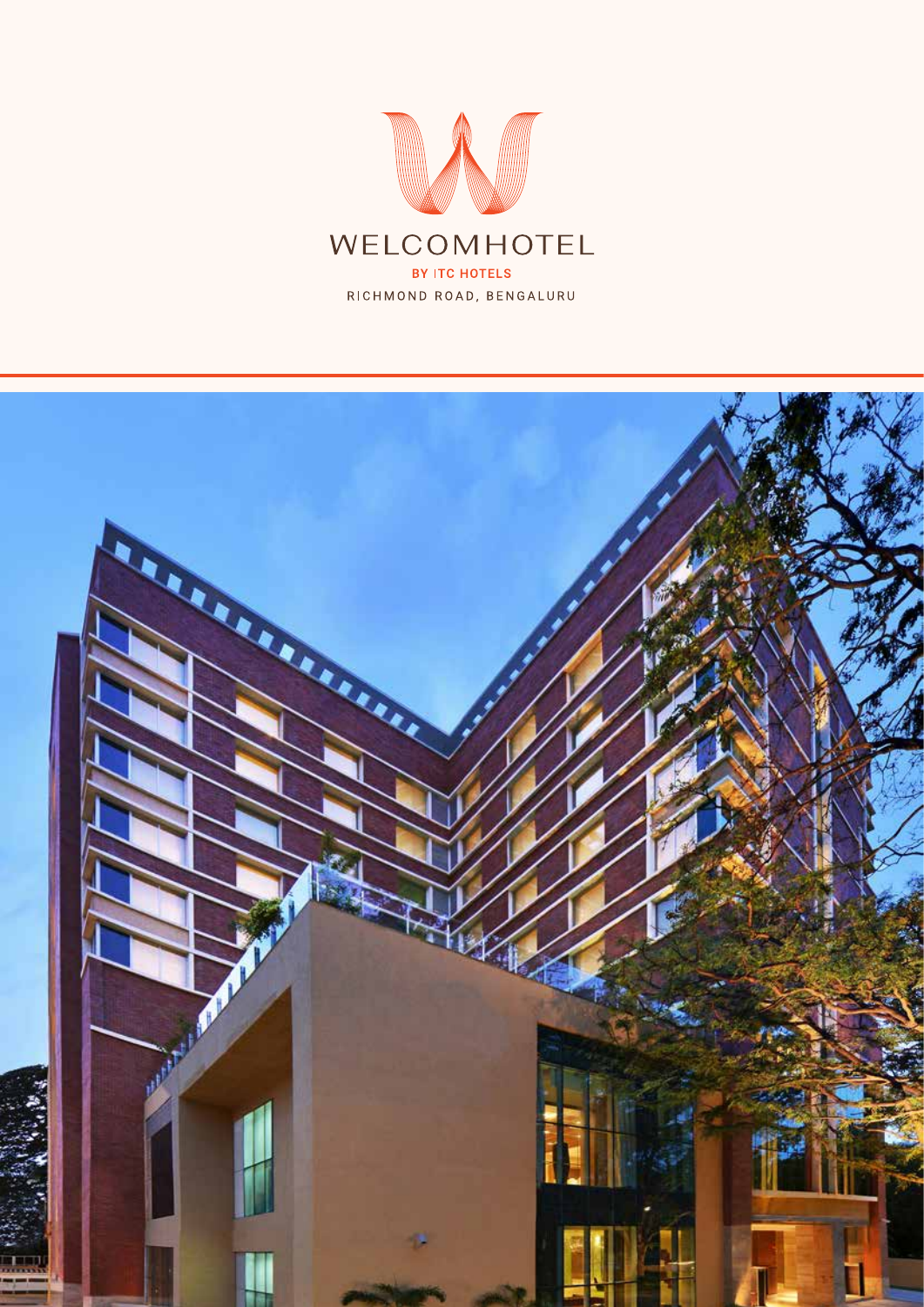

## **OVERVIEW** WELCOMHOTEL BY ITC HOTELS

Located in the commercial hub of India's IT capital, Welcomhotel by ITC Hotels, Bengaluru has won loyalists among travellers for both its trendy quotient and warmth of service.

High on tech, the hotel offers guests a smartphone app that empowers them to control multiple room and dining features. From contemporary interiors to exquisite fine dining to a rejuvenating spa, we look forward to offering you unique experiences with deeper meaning so you can enjoy a comfortable stay in India's Silicon Valley.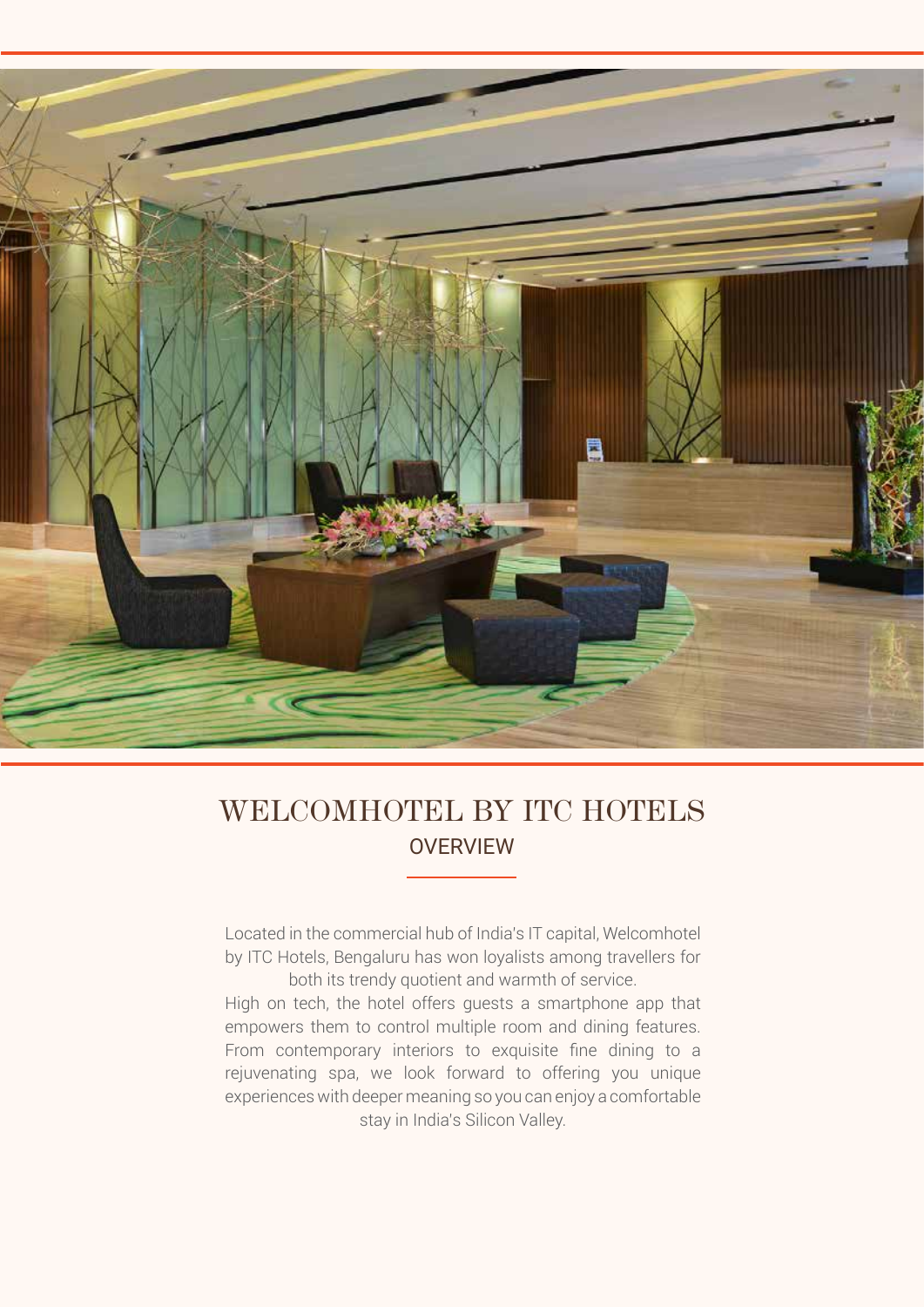## ACCOMMODATION

115 luxurious guest rooms, including 40 Deluxe Rooms, 39 Superior Rooms 32 Club Rooms, 2 Deluxe Suites, 1 Executive Suite and 1 Cubbon Suite, ranging from 31 sq mtr to 139 sq mtr

All accommodations offer:

- Complimentary Wi-Fi
- 24-hour in-room dining
- Complimentary coffee and tea making facility
	- High-definition LED TV
	- In-room electronic safe
- Spacious bathroom with separate shower facility, amenities and hairdryer
	- Iron and ironing board

In addition to the above-mentioned facilities, the following features are available on a chargeable basis – mini bar, airport transfer, laundry, extra bed, 24/7 currency exchange, 24/7 in-room dining and outsourced courier and travel desk services.

|                                  |                        | <b>ROOM</b>  |                |                 |
|----------------------------------|------------------------|--------------|----------------|-----------------|
| <b>CATEGORY</b>                  | NO. OF<br><b>ROOMS</b> | AREA<br>(M2) | DOUBLE BED     | <b>TWIN BED</b> |
| <b>DELUXE ROOMS</b>              | 40                     | 31           | 30             | 10              |
| <b>SUPERIOR ROOMS</b>            | 39                     | 31           | 29             | 10              |
| <b>CLUB ROOMS</b>                | 32                     | 31           | 23             | 9               |
| <b>DELUXE SUITE</b>              | $\overline{2}$         | 49           | $\overline{2}$ |                 |
| <b>EXECUTIVE</b><br><b>SUITE</b> | 1                      | 66           | 1              |                 |
| <b>CUBBON SUITE</b>              | 1                      | 139          | 1              |                 |
| <b>TOTAL</b>                     | 115                    |              | 86             | 29              |

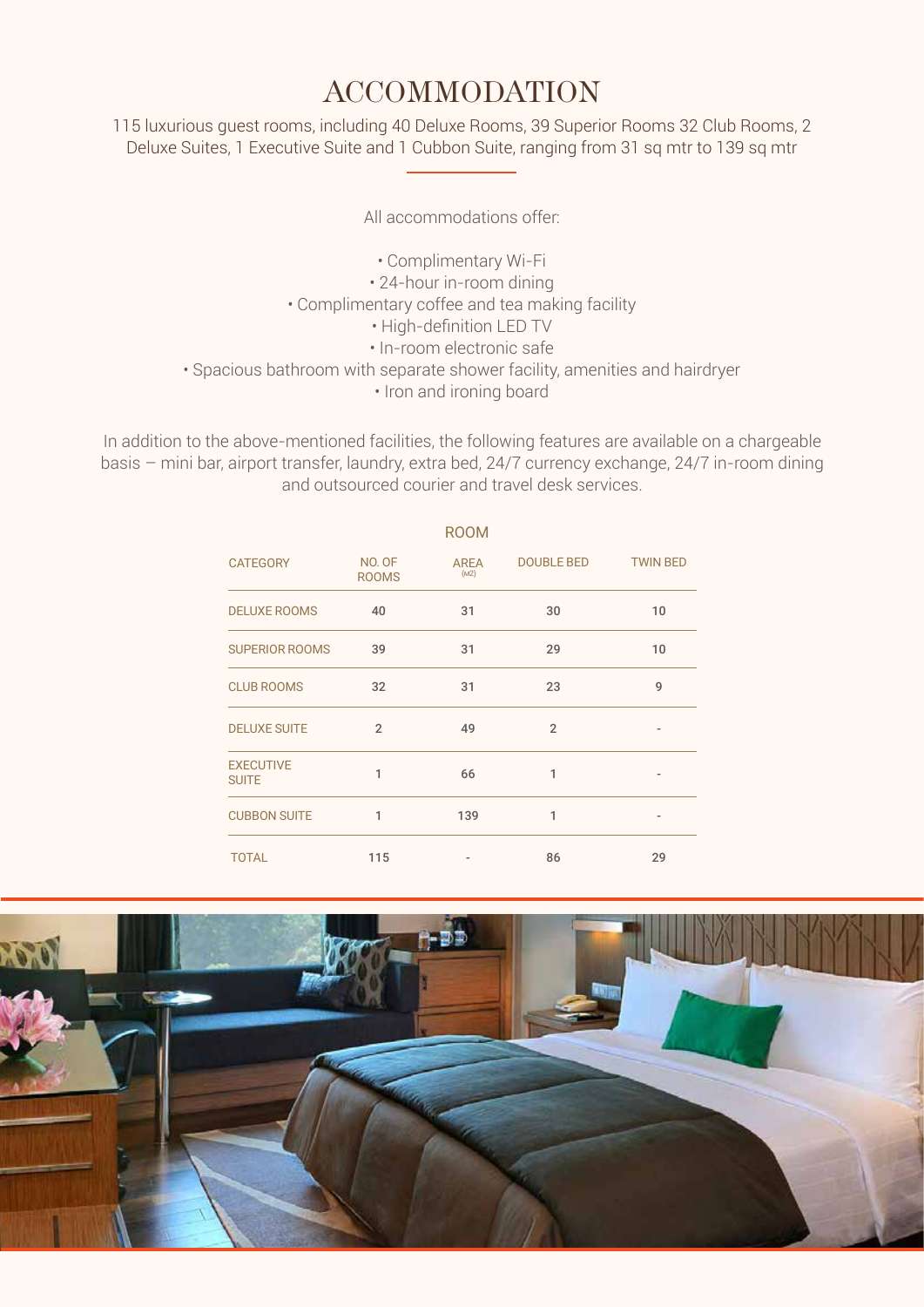

# DINING & AFTER HOURS

### • WELCOMCAFÉ JACARANDA

Open 'round the clock, this cheerful restaurant serves Indian, Oriental and Continental cuisines, including lavish breakfast, lunch and dinner buffets.

## • SWIZZLE

One of the trendiest bars in town, enjoy bottled pleasures from around the world, delicious finger food, pulsating music and a friendly vibe that elicits lively conversations from 9 AM to midnight.

#### • MAHJONG ROOM

A gourmet restaurant adorned with hues of red and black, this gorgeous restaurant presents scrumptious dishes from the Sichuan, Hunan and Canton regions of China. Relish the wondrous flavors and aromas of the Far East at your table from 12:30 PM to 3:00 PM and 7:00 PM to 11:45 PM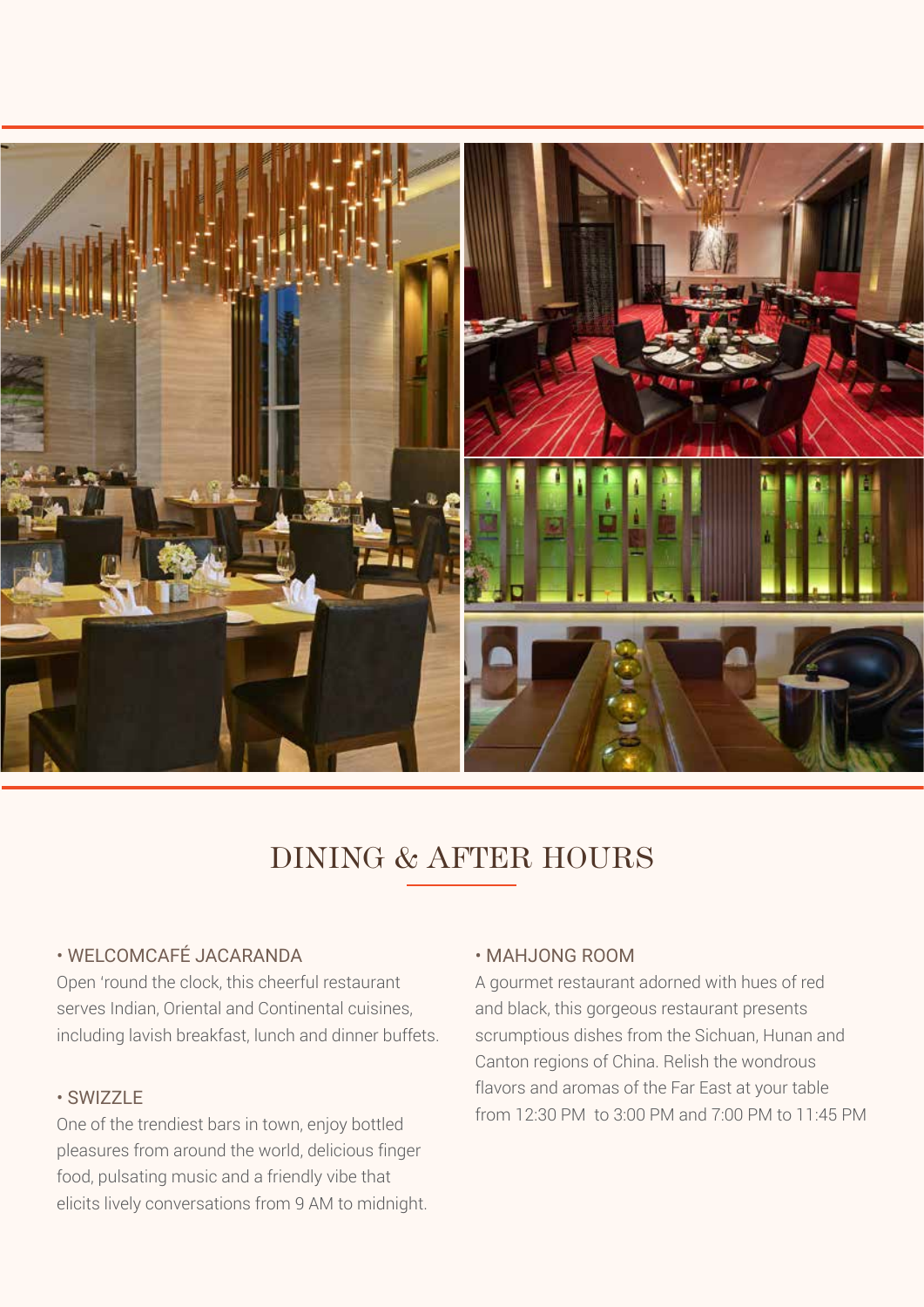# BUSINESS & BANQUETING

The following versatile space is available for private meetings, seminars, conferences, weddings, parties and other private events:

| <b>VENUE</b>              | <b>AREA</b><br>(M2) | <b>DIMENSION</b><br>$(LXB)$ (M) | <b>U-SHAPE</b> | <b>THEATRE</b> | <b>CLASSROOM</b> | <b>CLUSTER</b><br>(ROUND TABLE) | <b>RECEPTION</b>         |
|---------------------------|---------------------|---------------------------------|----------------|----------------|------------------|---------------------------------|--------------------------|
| <b>BALLROOM</b>           | 273                 | 9.1x30                          | 80             | 300            | 170              | 150                             | 350                      |
| <b>BALLROOM-1</b>         | 114                 | 9.1x12.5                        | 30             | 84             | 54               | 42                              | 90                       |
| BALLROOM-2                | 159                 | 9.1x17.5                        | 48             | 114            | 90               | 84                              | 135                      |
| <b>MEETING</b><br>ROOMS-1 | 55                  | 7.4x7.5                         | 22             | 35             | 18               | 30                              | $\overline{\phantom{a}}$ |
| <b>MEETING</b><br>ROOMS-2 | 50                  | 7.7x6.5                         | 20             | 32             | 18               | 24                              | $\overline{\phantom{a}}$ |

#### HALL DIMENSIONS & SEATING CAPACITY

For Business & banqueting queries, please write to: banquetsales.whbengaluru@itchotels.in

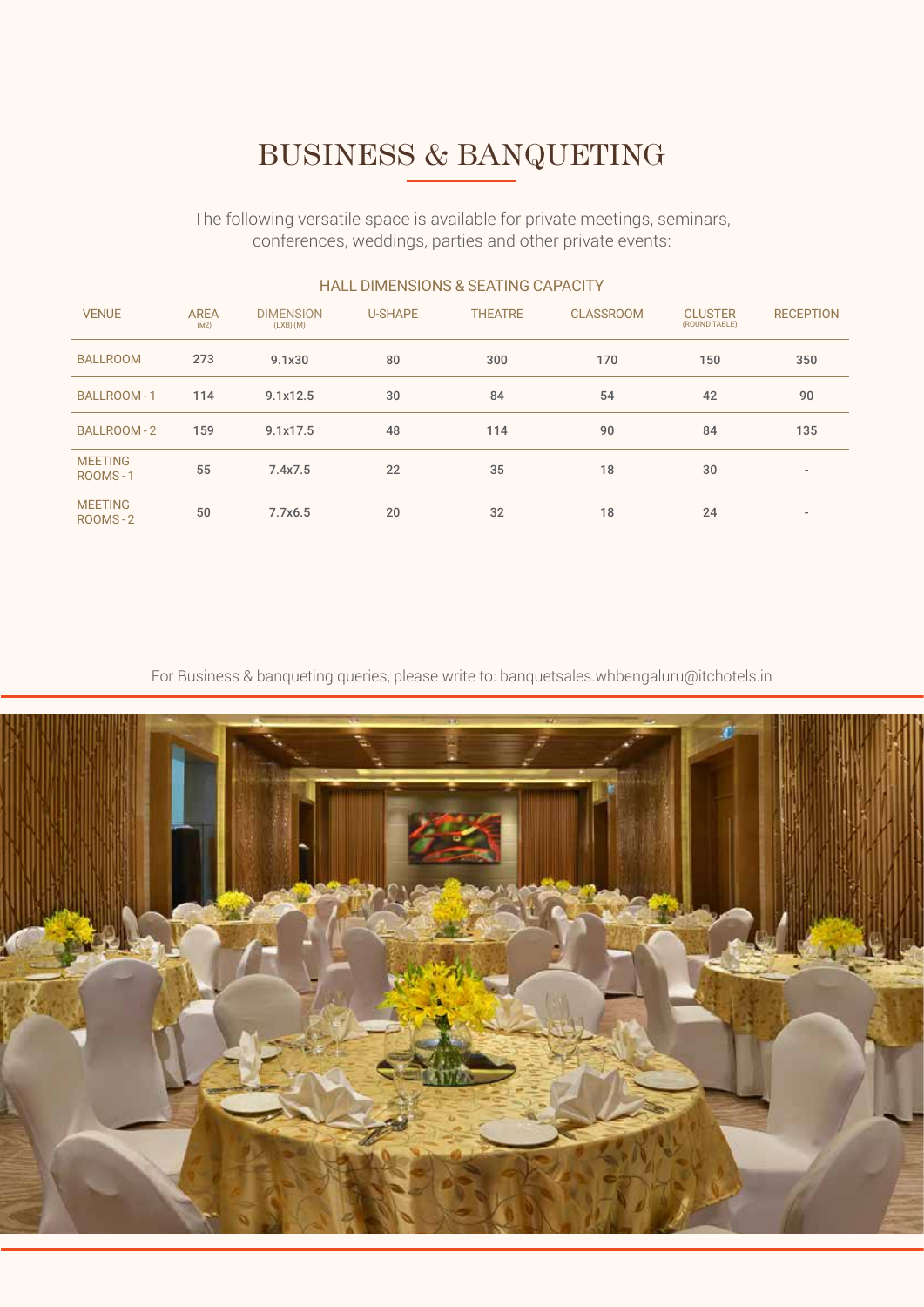

# WELLNESS – FITNESS, POOL & SPA

Enjoy a rejuvenating session of therapies, massages and more at K by Kaya Kalp that will wash away the stresses of life before you know it.

> A well-equipped Gym open 24/7. Outdoor Pool open from 7 AM to 8 PM Spa open from 8 AM to 8 PM